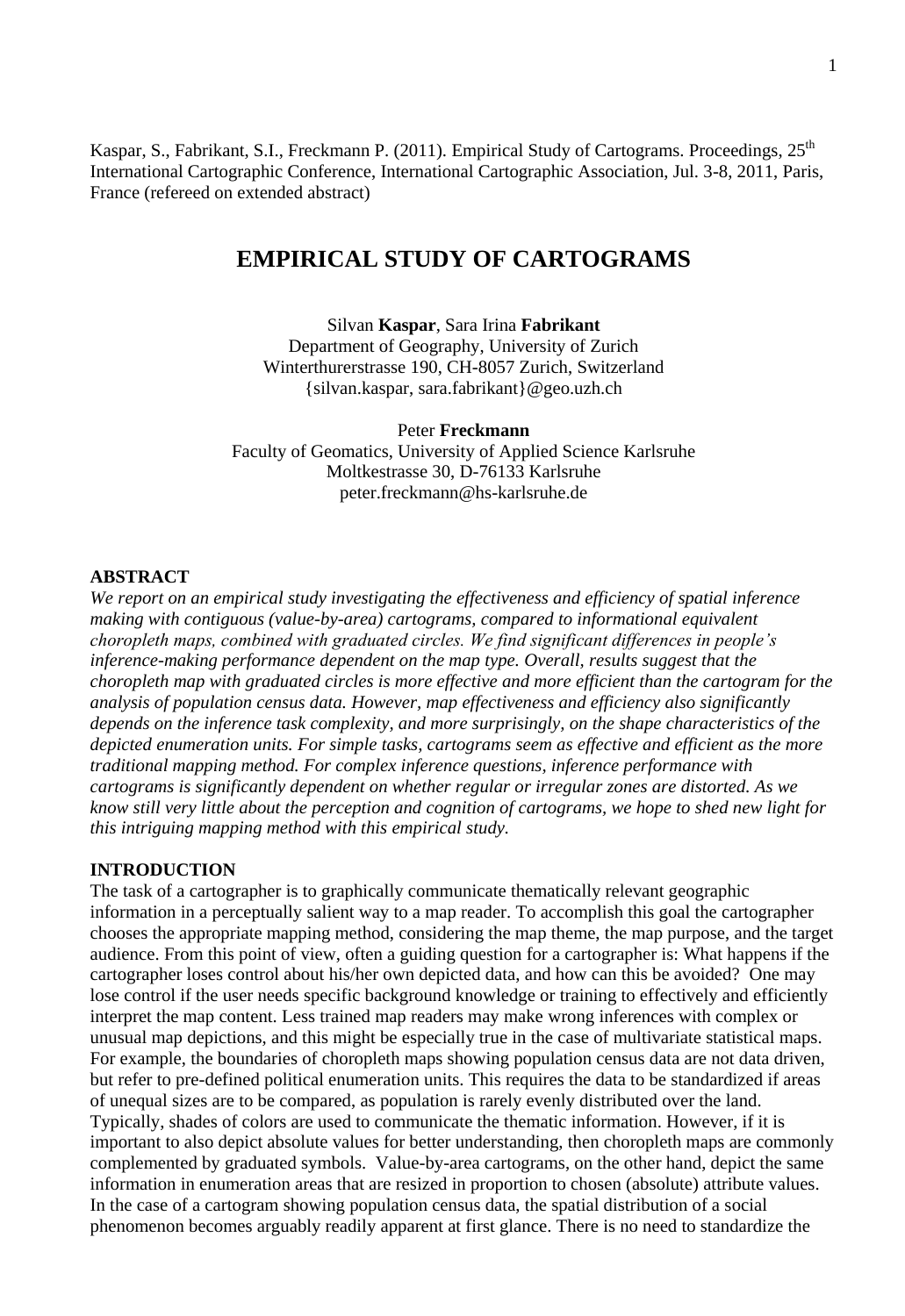data, because the resized areas represent the absolute values of the chosen attribute. Cartograms can also include relative information of an attribute, for example by shading the scaled enumeration areas in choropleth manner. In this empirical study, we investigate, if and to what extent (in terms of levels of complexity) people are able to make sense of contiguous (value-by-area) cartograms, compared to choropleth maps, combined with graduated circle maps.

# **RELATED WORK**

Previous empirical research by Dent (1975), Griffin (1983) and Aschwanden (1998) on cartograms has shown how differently people may interpret the depicted information. Dent (1975) and Griffin (1983) suggest that a cartogram can only be understood in combination with a geographically undistorted map (e.g., an inset map) to be able to judge the magnitude and location of distortion. Dent (1975) further suggests that irrespective of the map type, map symbols and labels (including the information in the legend) need to have the appropriate level of detail to make sense of the depicted information. Griffin (1983) found that people were able to correctly identify respective identical areas in a reference map and a value-by-area cartogram. Aschwanden (1998) suggests that participants are able to comprehend a complex theme well when displayed in more than one cartogram. Finally, Sun and Li (2010) examined the effectiveness of cartograms in a preference study. Their results show, that for qualitative themes (e.g., US election) cartograms seem to be more effective and more preferred than traditional thematic maps. In summary, prior research shows that while cartograms appear unusual or even provocative, they also seem readable, understandable, and accepted by map readers. However, still very little is known about the effectiveness and efficiency of visuo-spatial inferencemaking with cartograms, compared to more traditional thematic map forms (Bollmann and Koch, 2002).

# **EXPERIMENT**

To empirically evaluate our research question, if and up to which inference complexity people are able to make sense of contiguous cartograms, we designed a controlled within–subject experiment.

**Participants:** Fifty participants were recruited from a cartography class at the University of Applied Science in Karlsruhe. On average, participants were 24.2 years old, and no one reported having a viewing deficiency (i.e., acuity or color blindness).

**Design and Materials**: We constructed two informational equivalent map stimuli using two different depiction methods: a choropleth map overlaid with graduated circles (choro/symbol) and a contiguous value-by-area-cartogram (cartogram) (i.e., first independent factor: map type). For both map types we used two characteristically different geographic regions: one version with regularly shaped enumeration units (i.e., Counties in Kansas), and a second with irregularly shaped enumeration units (i.e., Communes in the Canton of Basel) (i.e., second independent factor: shape). We designed test questions of varying difficulty based on Bertin's (1974) map reading levels (i.e., third independent factor: question type). The simple questions are based on the elementary and medium reading levels, where map readers have to analyze one map element or a group of elements. The complex questions relate to the overall map reading level where a map pattern or an overall trend needs to be investigated. For each condition, we generated multiple versions of the stimuli by systematically rotating the maps, by placing the response labels in different enumeration units, and by varying the spatial distance between the units to be assessed. Participants were not informed about the true data source and the map locations. The presentation order of the stimuli was systematically varied and rotated to avoid potential learning biases. We measured participants' accuracy and response times while solving the tasks (i.e., dependent variables).

For locational reference all stimuli included a labeled inset map (on the left side in Figures 1 and 2) of the same size as the test map (right hand side in Figures 1 and 2), and a meaningful legend. Two visual variables were utilized to communicate the identical statistical information, namely 1) absolute number of the available workforce (i.e., employed and unemployed workers) varied by size, and 2)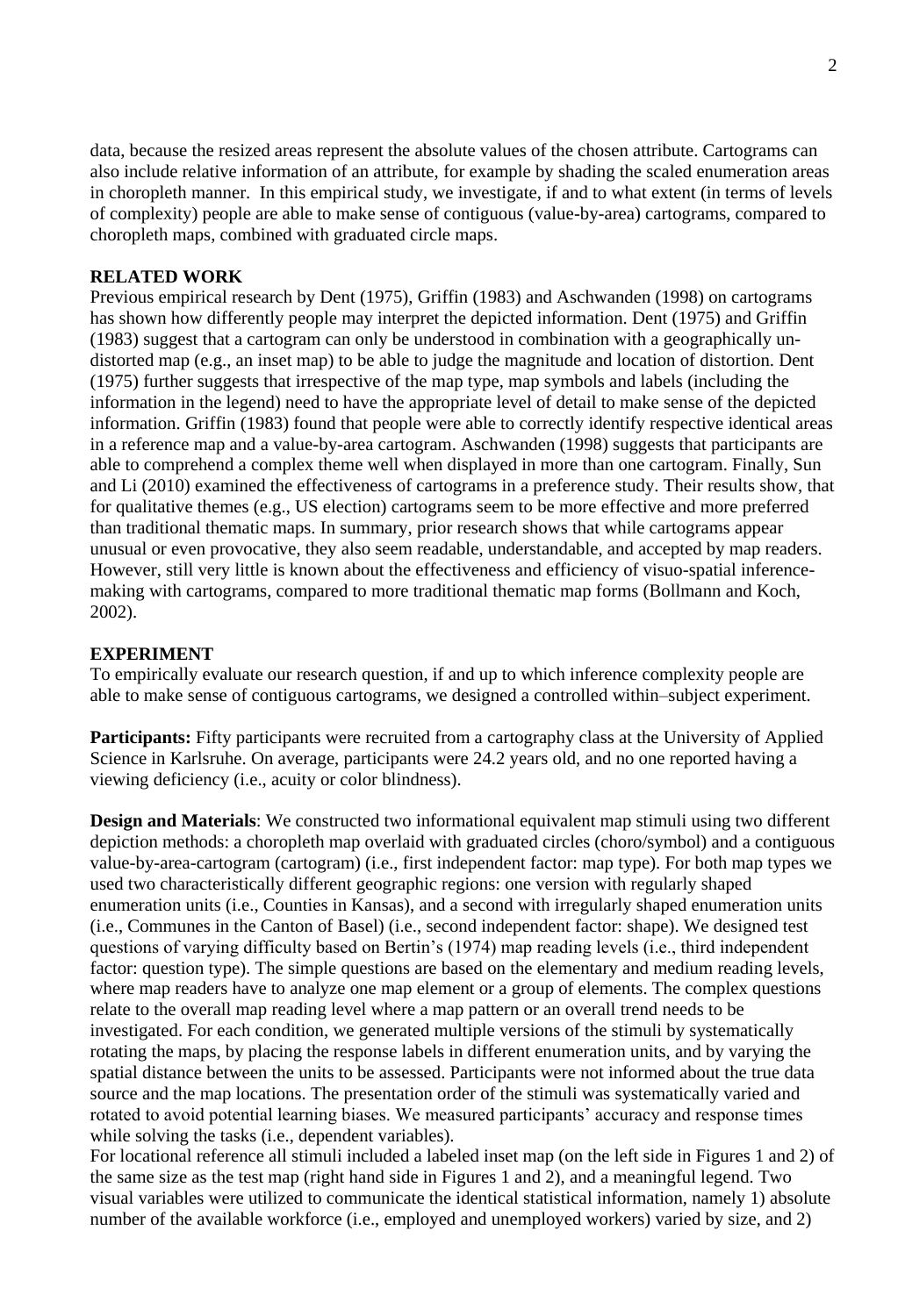percentage of unemployed people varied by color value. The color-scheme was selected with ColorBrewer (http://www.colorbrewer2.org) considering color deficient users. The value-by-area cartograms were constructed using the Gastner & Newman diffusion algorithm included in the ScapeToad software (http://scapetoad.choros.ch/).



ANTEIL DER ERWERBSLOSEN PERSONEN AUF GEMEINDEEBENE - GEMESSEN AN ERWERBSFÄHIGEN PERSONEN

#### Figure 1: choropleth sample test stimulus (regular region)



Figure 2: cartogram sample test stimulus (regular region)

In summary, the test design included a two (choropleth / cartogram) by two (easy / difficult) by two (regular / irregular) within-subject factorial experiment.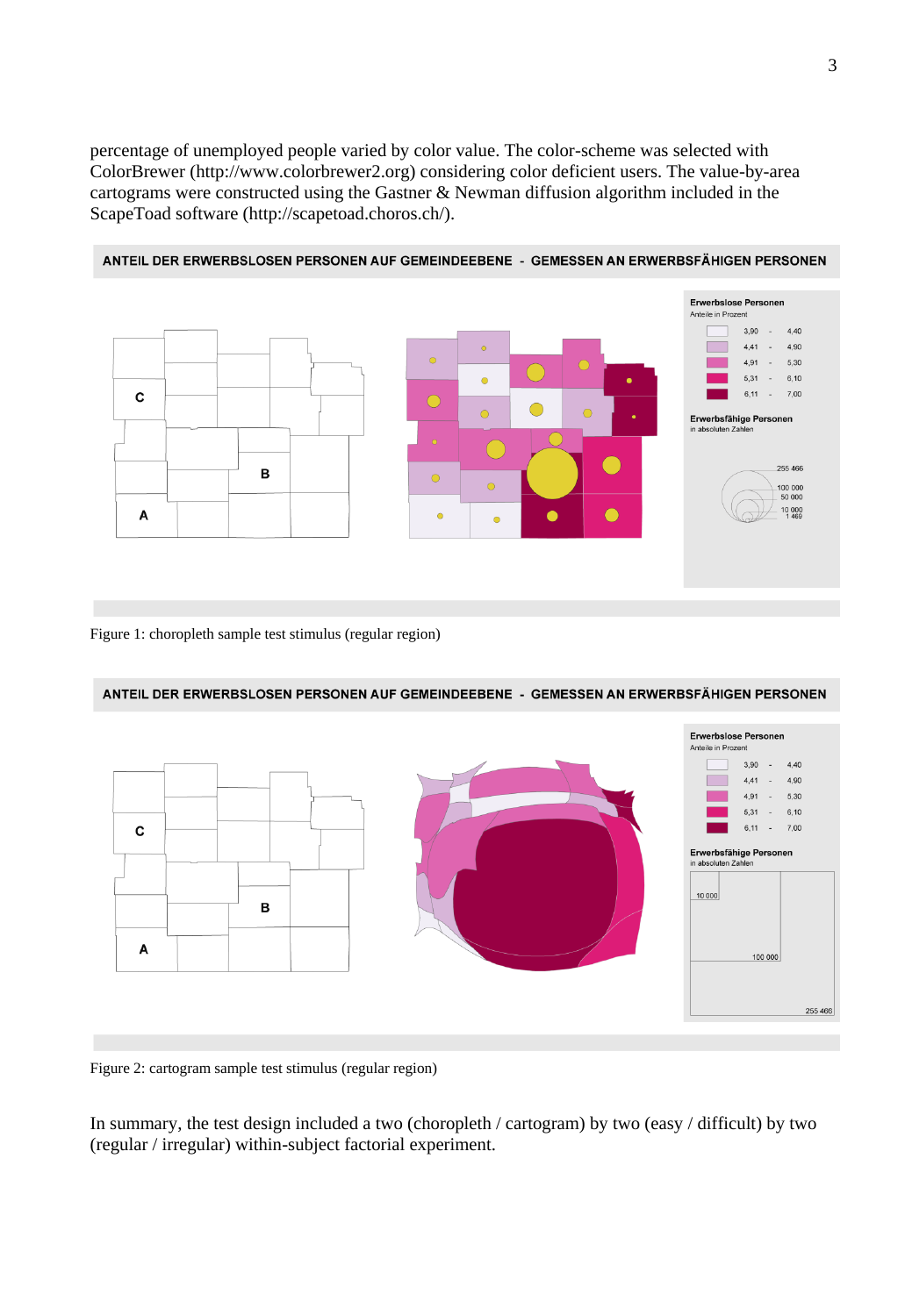**Procedure:** The experiments took place in a lab equipped with standard personal computers connected to the Internet at the University of Applied Science in Karlsruhe. The experiment was carried out with a standard web browser displayed in full-screen mode on a 19-inch color display set to 1280x1024 pixel screen resolution. First, participants were asked to match labeled polygons in the inset map with corresponding ones in the test map (this part of the experiment is called pre-test in the remainder of this paper). This pre-test allows us to know whether participants are indeed able to correctly identify relevant enumeration units in the test maps, especially when dealing with distorted cartograms. Next, each participant was asked to answer four easy and three complex questions in random viewing order, in all conditions. Participants were asked to select their answers from a list with three choices, one of which was the correct answer.

## **RESULTS**

We first analyzed participants' pre-test performance by means of an ANOVA with Bonferroni correction, to investigate whether participants are able to correctly identify relevant polygons in the test maps using the labeled inset map; this being a pre-requisite for answering all subsequent test questions. Overall, the choropleth map yielded 100% correct responses and the cartogram 96%, respectively, as shown in Figure 3.



Figure 3: response accuracy for the pretest | map type





We find no significant difference in polygon identification across map types  $(F=2.761, p>0.01, Power=$ .370). Overall, it took participants on average less than 30 seconds to respond (see Figure 4). The slight response speed difference between map types is also not statistically significant (F=1.757, p>.05, Power= .255). However, if we further distinguish the shape of the enumeration units, as shown in Figure 5, we find that participants on average need 28.32 seconds to respond for regular shapes, while for the irregularly shaped enumeration units they only take 20.28 seconds. This difference in response speed is indeed significant (F=52.969, p<.01, Power=1.000). In other words, the regularly shaped enumeration units are more efficiently identified (i.e., in speed), but not necessarily more effectively (i.e., accuracy).

We further analyzed participant responses with respect to the independent variables discussed earlier and results are shown in Figures 6, 7 and 8 below.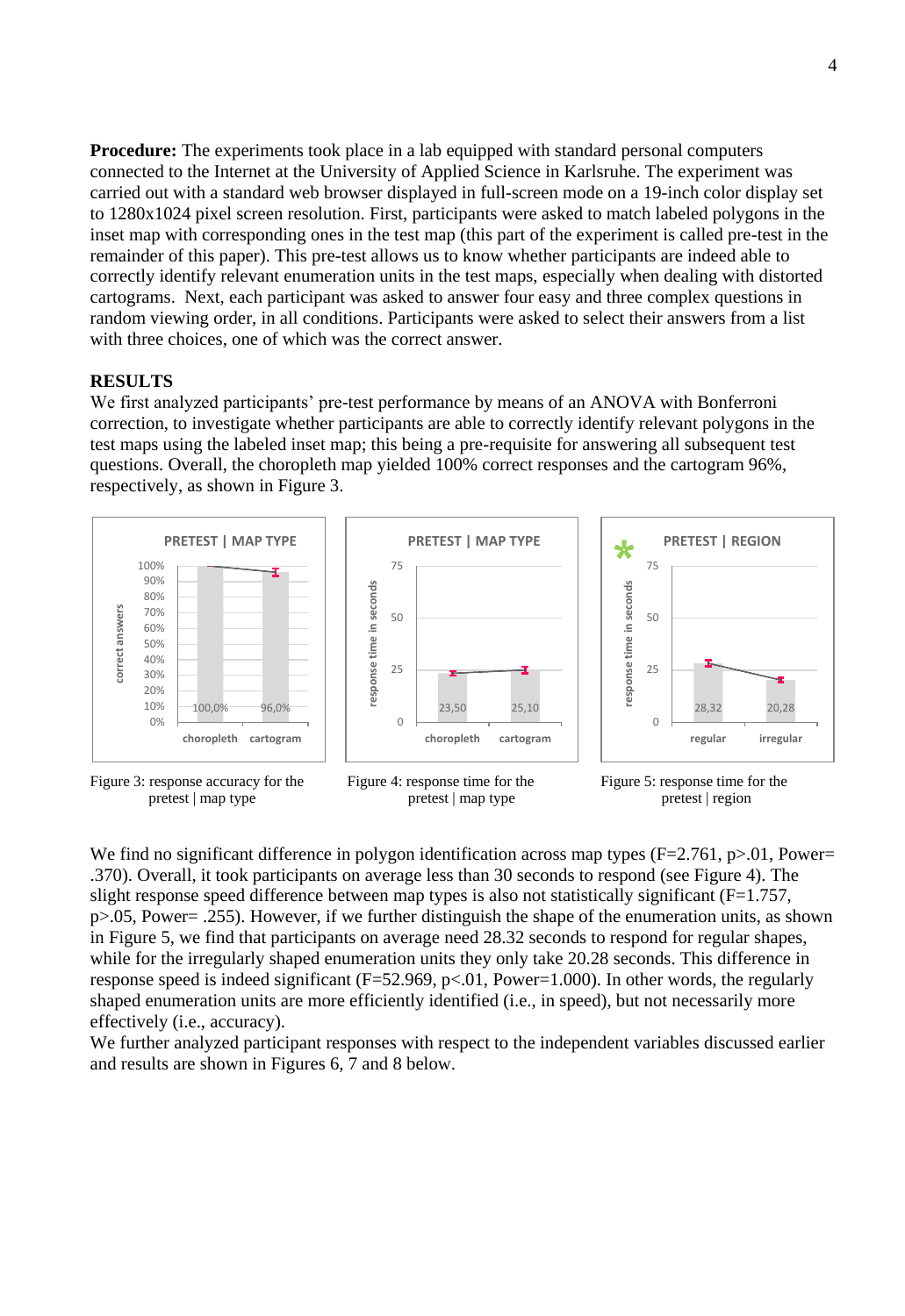

Figure 6: response accuracy for the map type





Participant accuracy overall (Figure 6) is on average higher for the choropleth maps (M=85.57%) compared to the cartograms (M=78.71%). A repeated measures ANOVA (with Bonferroni correction) suggests a statistically significant difference between the map types (F=16.137, p<.01, Power=1.000). When further distinguishing the maps with respect to polygon shape, as shown in Figure 7, we find that our participants give more correct answers with the irregularly shaped regions (M=85.43%) compared to the regularly shaped regions (M=78.86%). This accuracy difference is statistically significant ( $F=27.401$ ,  $p<.01$ , Power=1.000). Irrespective of the map type, participants have an almost perfect accuracy score for the easy questions (M=97.00%), but are on average less than 70% correct for the complex questions (M=62.33%) as can be seen in Figure 8. These differences in question type are again significant ( $F=318.000$ ,  $p<0.01$ , Power=1.000).

Investigating this result in more detail for the simple questions, we find a significant difference in response accuracy between map types (choropleth: M=98.75%, cartogram: M=95.25%). However, participants' response accuracy for the two tested map types are on average well above 95% correct. In other words, while there is a difference across map type, people are able to interpret cartograms very effectively and efficiently, if the map reading task level is simple. This is contrasted by the results for the complex test questions which included trend detection in a specific region of the map, or the visual integration of two shown statistical variables. Overall, the accuracy of response for the complex questions (M=62%) is significantly lower for both map types compared to the simple questions (M=97%). In other words, regardless which map type, participants had great difficulty answering more complex test questions. Furthermore, on average, participants' accuracy with the cartogram is significantly lower (56% correct) compared to the choro/symbol map (68% correct) for the complex questions. This is particularly due to a region shape effect, which we did not anticipate. Surprisingly, participants performed significantly better with the irregularly shaped enumeration units, compared to the regularly shaped enumeration units. Why?

To accurately answer a complex question, participants needed to integrate the patterns of two shown variables. While they were never asked to identify an exact data value, or estimate magnitudes, they needed to relatively compare magnitudes in regions, i.e., whether one region had more or less employed/unemployed people than another region. One reason for the low accuracy score of the choropleth map for the regularly shaped units (64.47% correct) could be that the regular polygons are all small and more or less of the same size, but represent high data magnitudes. Hence, slight misinterpretations of relative size difference in the map could have meant large differences in true data values. In contrast, the variation in polygon size for the irregularly shaped maps is larger, but the range of depicted data values is smaller. Thus misinterpretation of relative size differences in the map has a much smaller impact on the data value range, compared to the regularly shaped units. This could be one reason that the irregular shaped choropleth map yielded on average 71.33% correct answers.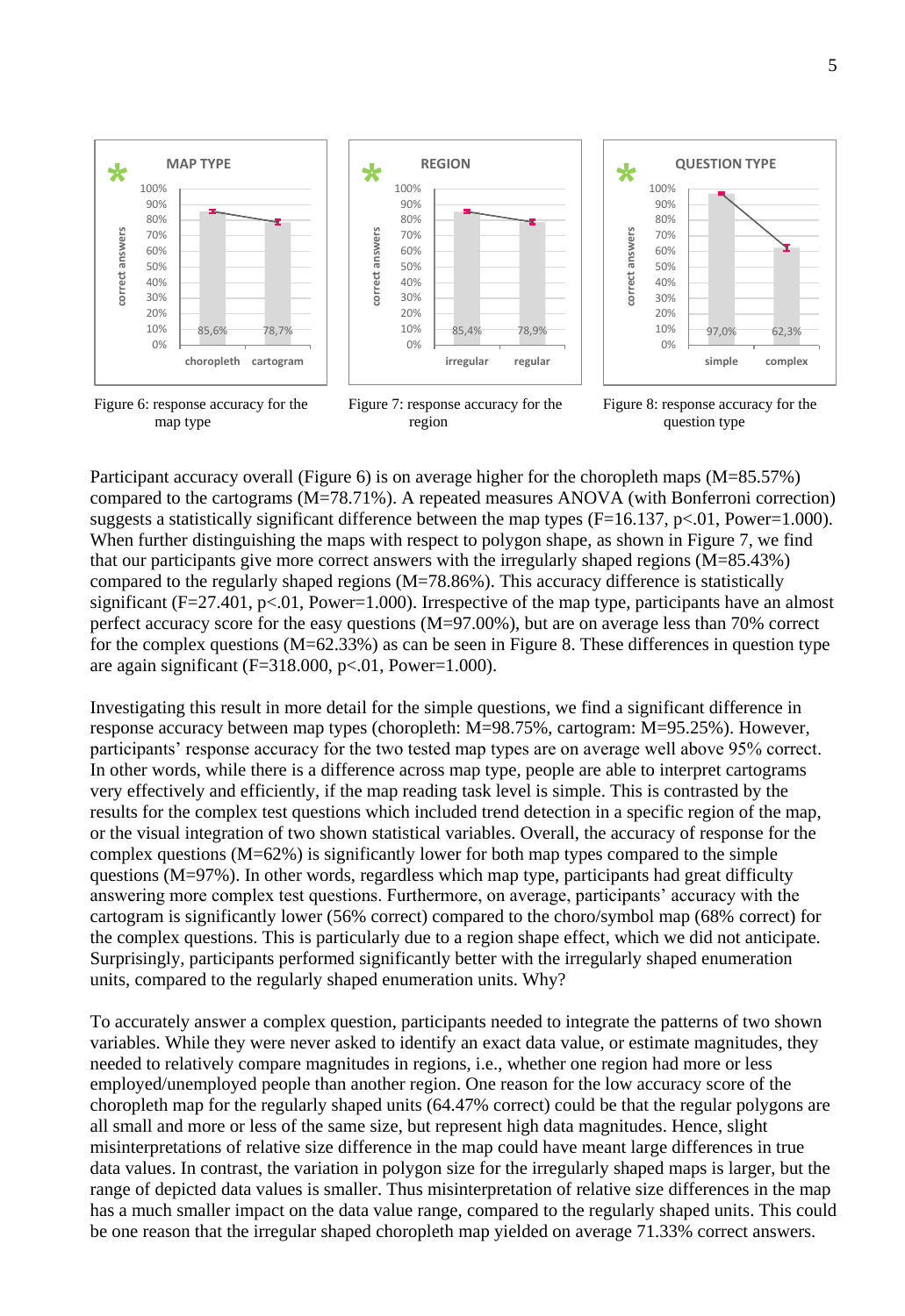

Figure 9: Participants´ response accuracy for the complex questions

#### **DISCUSSION**

While the overall results suggests that participants on average perform better with the choropleth map compared to the cartogram, we are still left with the question why there is so much difference between the two different cartogram map types (see Figure 9), and why this is particularly so for the complex questions? One possible explanation for this effect might be the quality and magnitude of the shape transformation when comparing polygons in the non-distorted inset map with the cartogram. For the easy questions, this transformation was not relevant for an accurate response. Participants needed to locate the labeled polygons and then assess the respective ones in the map by consulting the legend. However, for the complex questions, participants needed to specifically compare original polygons in an inset map with respective distorted polygons in a cartogram, and assess size changes in combination with color value changes. This was generally hard for participants, as regardless of the map type, the accuracy of these questions is generally below 30% correct.



Figure 10: response accuracy for one complex question

Figure 11: response accuracy for one complex question

Specifically, for the last of the complex questions, it was necessary to make an inference between two size variables. In the choropleth map condition, participants needed to compare the size of a graduated circle with the polygon size of its respective enumeration unit. For the cartogram, they needed to compare the size of the original polygon with the size of the distorted polygon. The results for this last question only (see Figure 10), suggests that it is indeed possible to answer this kind of question correctly. In fact, with irregularly shaped polygons the response accuracy is high for both, the choropleth map (88% correct) and the cartogram (82% correct), and this difference is not significant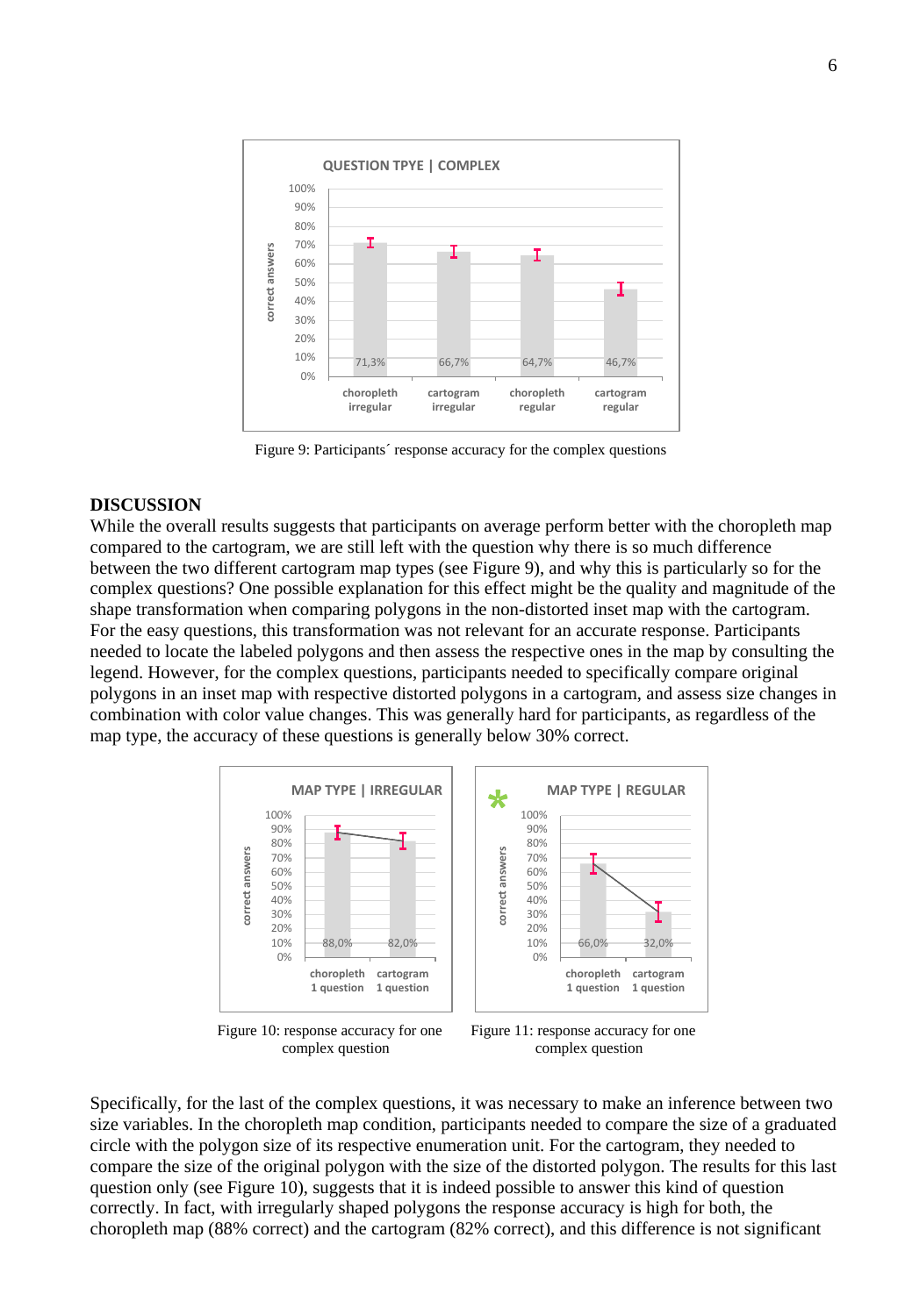$(F=0.815, p<0.01, Power=.143)$ . However, the response pattern looks differently for the regularly shaped polygons, where participants' answers, on average, were significantly lower for both, the choropleth map (66% correct), and the cartogram (32% correct). The difference between map types for regularly shaped polygons is now significant ( $F=16.447$ ,  $p<.01$ , Power= .978). One possible reason for this result is shown in Figure 12 below. While the shape characteristics for the irregular units do not change much after transformation (i.e., Basel), the shapes of the regularly shaped units (i.e., Kansas) change dramatically.



Figure 12: Transformation effect of polygon shapes

It is not clear at this point if and how this particular problem relates to the chosen cartogram algorithm. It may simply be that great care needs to be applied when using the Gastner  $\&$  Newman cartogram algorithm with regularly shaped enumeration units that also have high data values, as to reduce perceptual complexity when solving harder inference questions. However, to mitigate the transformation effects from a regular to an irregular shape (i.e., with the mostly square counties in Kansas), a cartographer might choose another transformation algorithm, or depiction method. For example, in Kansas, were the original polygons have nearly the same size and shape a non-contiguous cartogram might be a perceptually more salient fit.

## **CONCLUSIONS AND OUTLOOK**

This study set out to investigate how people make sense of population data depicted in contiguous (value-by-area) cartograms, compared to informational equivalent choropleth maps, combined with graduated circle maps. The overall results show that the more commonly used choropleth/graduated circle map combination yields more effective (accurate) and more efficient (faster) responses than the cartogram maps. However, we also find that effectiveness and efficiency of spatial inference making also depends on the task complexity, and more surprisingly, on the shapes of the enumeration units. Irrespective of map type and unit shape, participants had great difficulty to answer more complex inference questions correctly, especially if it involved the integration of two visual variables; color value and size. For simple questions, cartograms seem almost as effective and efficient for inference making as choropleth/graduated circle maps. Similarly, participants perform equally well with choropleth maps and cartograms for complex questions, but only when the shape of the units are irregular. In other words, effectiveness and efficiency of cartograms depend on the enumeration shape transformation and the complexity of the question.

In summary, our results show that shape characteristics of the enumeration units before and after the cartogram transformation are important to consider when using cartograms. In other words, for optimal cartogram choice a cartographer has not only to consider the statistical data relationships, but also the shape characteristics of the enumeration units, and how these characteristics are handled by the various existing cartogram algorithms.